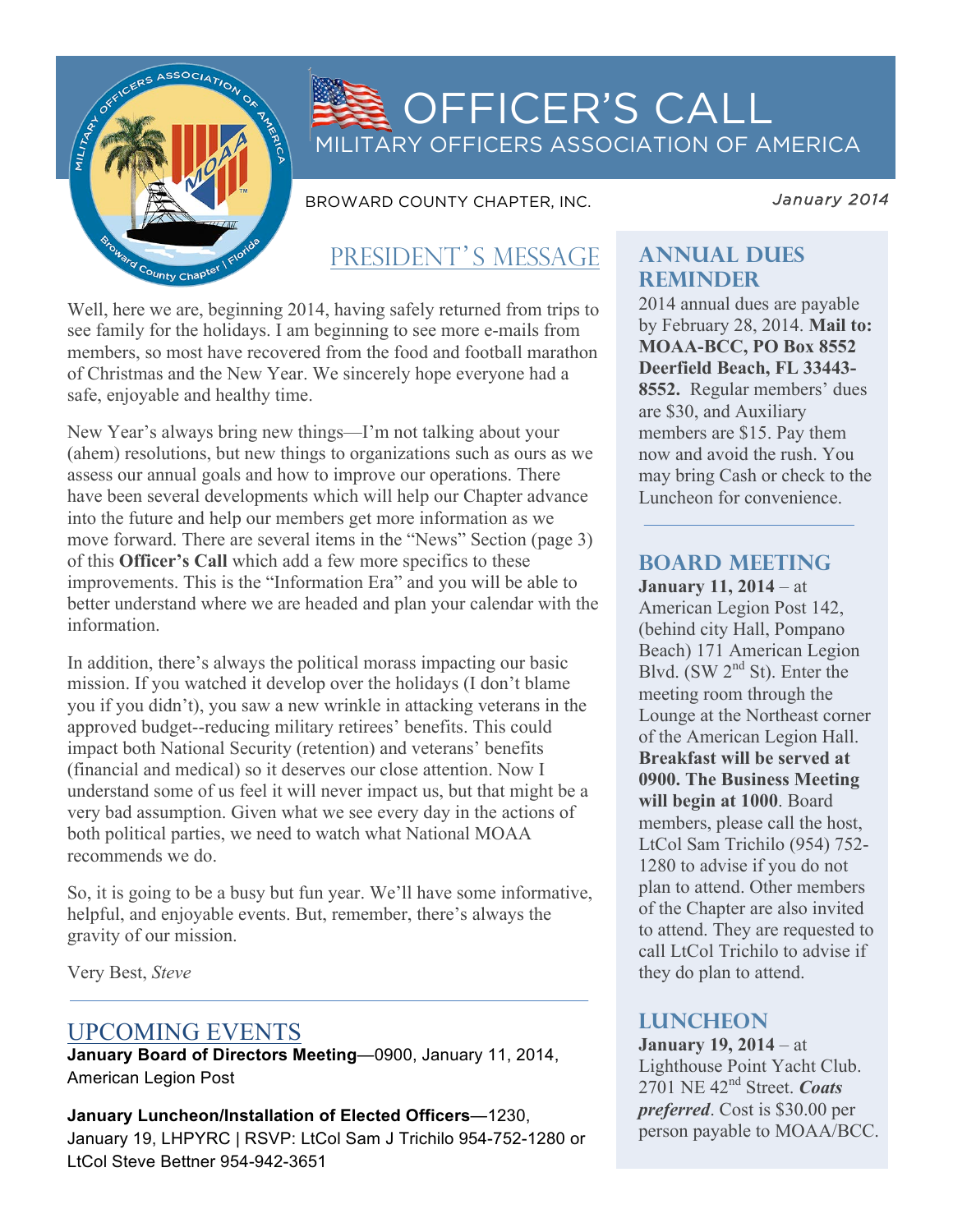*January 2014 | Pg. 2* 



### CHAPTER CONCERNs AND INFORMATION

In order to inform Chapter Members about the interests, needs and concerns of their colleagues, this recurring column will provide Chapter members with the opportunity to share joys, concerns and information with each other and strengthen the bond we have, as brother and sister officers of our Nation's Military Services. It is our hope that members will advise the Secretary of the positive items and events of interest in their lives, as well as illness or other sad events for which their fellow members may want to express their sympathy or encouragement.

Please remember other members who are ailing and unable to join us for our meetings and socials. They would all like to receive calls or visits, and would appreciate your concern and best wishes.

All members are encouraged to relay information to the **President, or 3rd VP | Dr. Ronald Anderson, USPHS at 954.941.6189**, or other officers of the Chapter, so that we can respond and offer assistance.

#### *Chapter elected officers include:*

President – LTC Steven Bettner, USA 1st Vice President – LtCol Sam Trichilo, USAF 2nd Vice President – LtCol David Harper, USAF 3rd Vice President – Dr. Ronald Anderson, USPHS Secretary – Jean Bettner Treasurer – LtCol Charles Radoy, USAF Legal – CPT Ed Fink, USN Chaplain – LTC Ronald Burgess, USA

## CHAPLAIN'S CORNER Guidance for the new year

I do not know what the phrase "under sealed orders" suggests to you, but for young Peter Marshall it had special meaning. Growing up near the harbor in the British Isles, he would watch the sleek, new British destroyers glide out of their seaports. He would watch them slip hurriedly from their ports in response to some urgent command. He would watch the crews hurry their preparations for sailing watch them cast off the mooring hawsers and get under way as they rose to meet the lazy ground swell of a summer evening. The morse lamps would go on working on the control bridge aft until they would disappear in the mists of the North Sea.

These destroyers would always be mystery vessels. They were under sealed orders. Not even their officers knew their destination or point of rendezvous.

Genesis reads, "by faith Abraham…went out, not knowing where he went…" Here was Abraham, a mature and successful man, having established himself in Ur of the Chaldees. Then God spoke to him: "Get thee out of thy country, and from thy kindred, and from thy father's house, unto a land that I will show thee…And I will wake of thee a great nation, and I will bless thee, and make thy name great…and in thee shall all the families of the earth be blessed<sup>"</sup>

Try to imagine what was involved in Abraham's obeying this summons. Abraham had to sever all his business connections, uproot himself, procure his

supplies for a new and strange way of life…he was giving up the comforts and conveniences of a world he knew to live as a nomad under canvas with no settled abode.

From a common sense point of view, he was crazy. He was seventy-five when he began his journey. Where was he going? Well, he didn't know exactly. What was he going to do? He was going to found a nation.

Well, it came to pass…

Like Abraham we stand at the precipice as we begin a new year. New opportunities beckon. Wouldn't it be great if we had a guide to help us find our way through the mist…preferably someone who knows the shoals and the sandbanks, the rocks and the reefs…someone who will steer us safely into that wonderful harbor where our anchor will be cast for eternity.

We are living in a hazardous epoch of history. It would be tragic indeed if the still, small voice of God's wisdom and direction is not heard at such a time as this. We cannot know whither we are going or what we may be called upon to do.

So, I ask, why not take a pilot on board who knows the nature of our sealed orders and will shape our voyage accordingly?

 *- LTC Ronald Burgess | Chaplain*

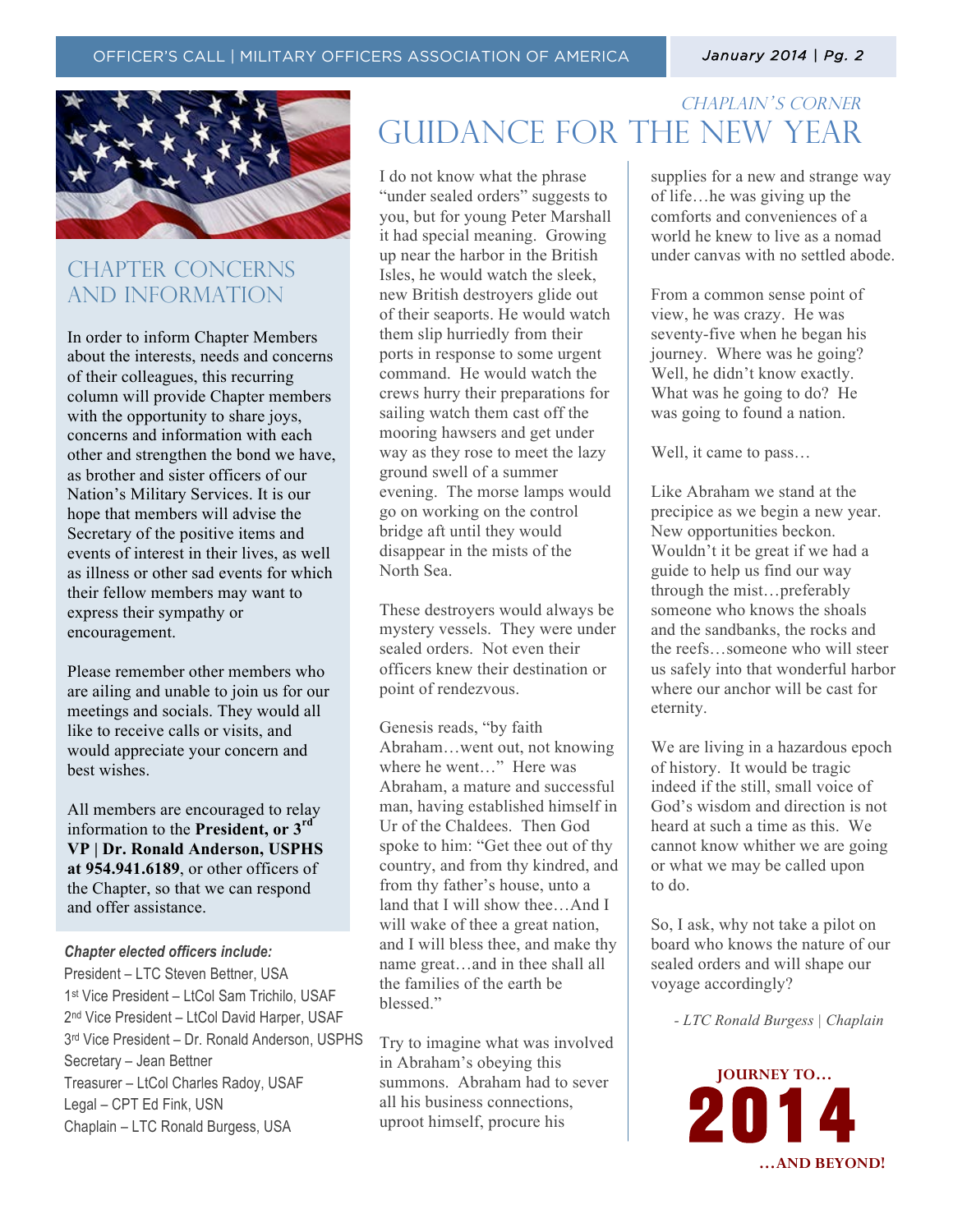## Chapter news items & activities

#### **Membership Drive for 2014**

As we enter the new year, we will receive a new list of MOAA National members not affiliated with a Chapter in our Zip Codes. This narrows down the list of potential new members considerably. Be prepared to possibly make a few phone calls once we process the list and identify candidates.

### **New Annual "Theme for the Chapter for the Year"**

This could be very helpful in "steering" presenters for our luncheons and give them some direction in our discussions. The idea was presented by a member who then suggested that for 2014, our inaugural year for this, be entitled "Preserving Veterans' Benefits in a Changing Environment". The concept will be presented to the Board at our next meeting. Concurrent with that, we will be laying out an annual plan for our events each year.

Be advised though, we can make reservations for only the next six months for the facilities we use. You'll see the first version in next month's Newsletter. This way, you'll be better able to schedule your own calendar.

#### **New Website Up & Running**

The Board approved the use of the newer approach last meeting and the new "domain" (website address) is already running. The new website is located at: **www.browardmoaa.com.**

This is already "linked" to the State and National MOAA websites. That means that if you go to either of those sites, find "Chapters", and find ours, the link "view website" will take you directly to this site. When you get there, you will see some new features, and lots of room for expansion. One of our Board members believes he has some old versions of the Newsletter. When he finds them, we'll put them on the site (just for laughs—and a record.) We are also updating some of the files, which have been on the National and State websites for years and are far out of date. We have also incorporated a new approach to the **Chapter calendar**, and it will be very easy for you to look at days/months/etc. The bottom line is had we not done this now, we would have to do it in a few years, and pretty much re-create everything. Better to do it now so we can all enjoy it—and adjust.



#### **FEBRUARY** – **DelRay Beach Intercoastal evening cruise**. The

Palm Beach MOAA Chapter is hosting this event, although we do not have details, other than sometime in February. The event consists of boarding a "Party boat" and having a buffet with open bar while the boat cruises the intercoastal in the evening. A couple of our members have been on the cruise before. (Don and Rita D'Onofrio and Sam and Charlotte Trichilo) …if you want a recommendation. We'll keep you posted on details.

### **Spring 2014** – **Interested in getting your "Mile High"**

**Certificate??** Well, you may have a chance. In case you didn't know, that's for jumping out of a perfectly good airplane at 12,000 feet and free-falling to about 2000 feet where you coast in comfortably for a landing. What you may also not know is this is a "tandem jump" and **you are guided down by a World Champion US Army Golden Knight**. *In other words, he does all the work.* The Golden Knights practice in the spring at Homestead and welcome volunteers to jump with them. If you are interested, there are some members of our Chapter who were parachute-qualified in their military life and will tell you just what a thrill it is. Anyway, if you're interested, contact the Chapter President.